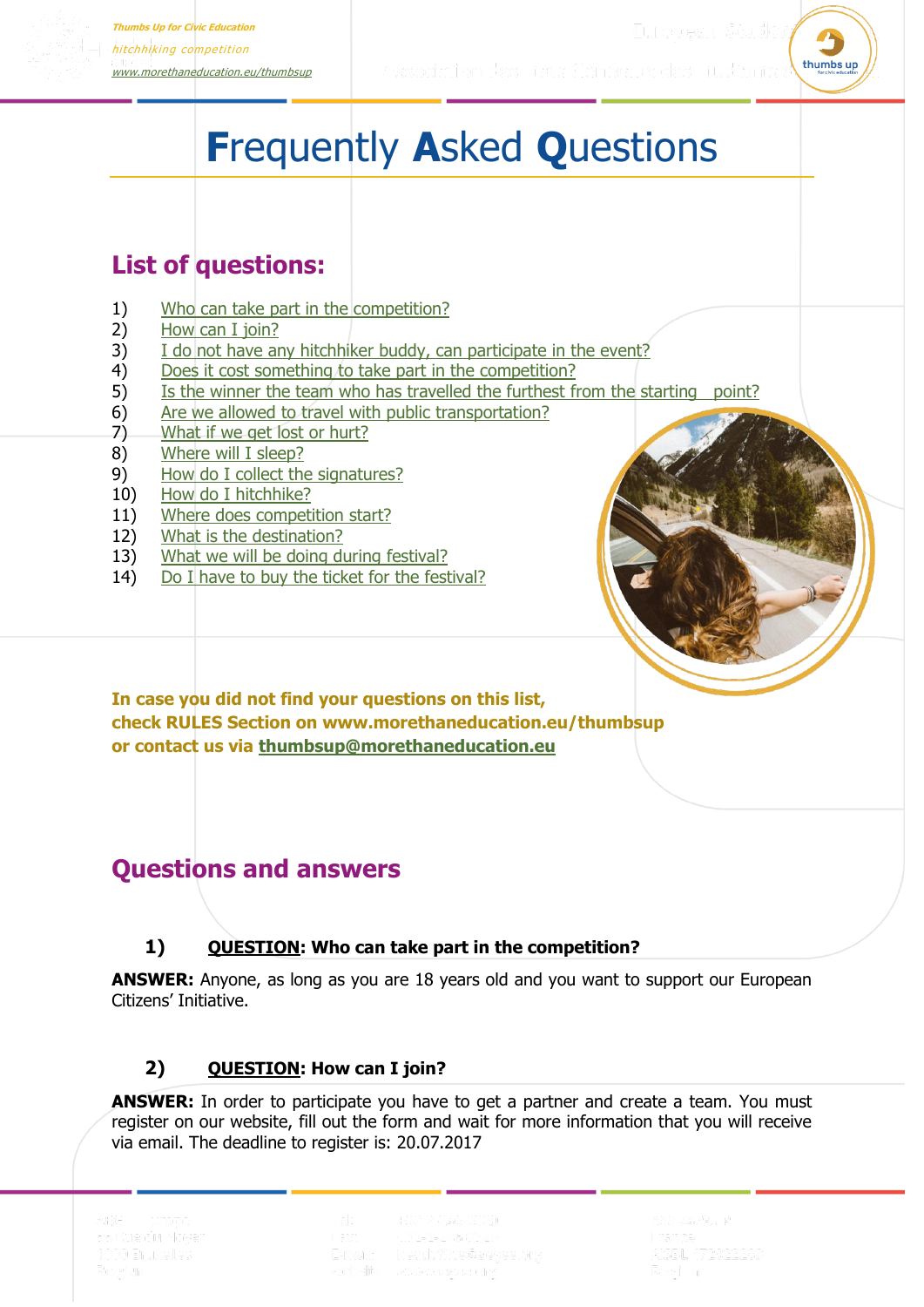

#### <span id="page-1-0"></span>**3) QUESTION: I do not have any hitchhiker buddy, can participate in the event?**

**ANSWER:** You can only register with as a couple but do not worry - In case you want to find a partner - try posting in our [facebook group](https://www.facebook.com/groups/695780127275701/) and for sure you will find someone.

## **4) QUESTION: Does it cost something to take part in the competition?**

<span id="page-1-1"></span>**ANSWER:** It's free. Although you have to cover your own needs during the competition and festival (accommodation, food etc).

#### <span id="page-1-2"></span>5) **QUESTION: Is the winner the team who has travelled the furthest from the starting point?**

**ANSWER:** Absolutely not. All the rules are wrote in the Rules section. Keep in mind that the competition part is not based on traveling fast but collecting as many signatures as possible!



#### <span id="page-1-3"></span>6) **QUESTION: Are we allowed to travel with public transportation?**

**ANSWER:** Only in city areas. Between cities you can only use your thumb.

# 7) **QUESTION: What if we get lost or hurt?**

<span id="page-1-4"></span>**ANSWER:** We cannot disregard any issue. Please be careful during the race and remember that safety is always in the 1st place. Nevertheless, keep in mind that we are not taking responsibility for you getting lost or hurt. That is why it is highly advisable to travel in a couple.

# **8) QUESTION: Where will I sleep?**

**ANSWER:** During the travel it's up to you - hostels, Couchsurfing, tent behind the petrol station - you need to arrange your own sleeping place. During the festival, you will be provided with camping place with access to sanitary but you need to have your own tent, sleeping bag and matress.

## 9) **QUESTION: How do I collect the signatures?**

<span id="page-1-5"></span>**ANSWER:** If you sign up for the competition, you will receive the guidelines booklet about civic education and the collection. We will also organize several information Skype Meetings before the event where you will be able to ask all your questions.